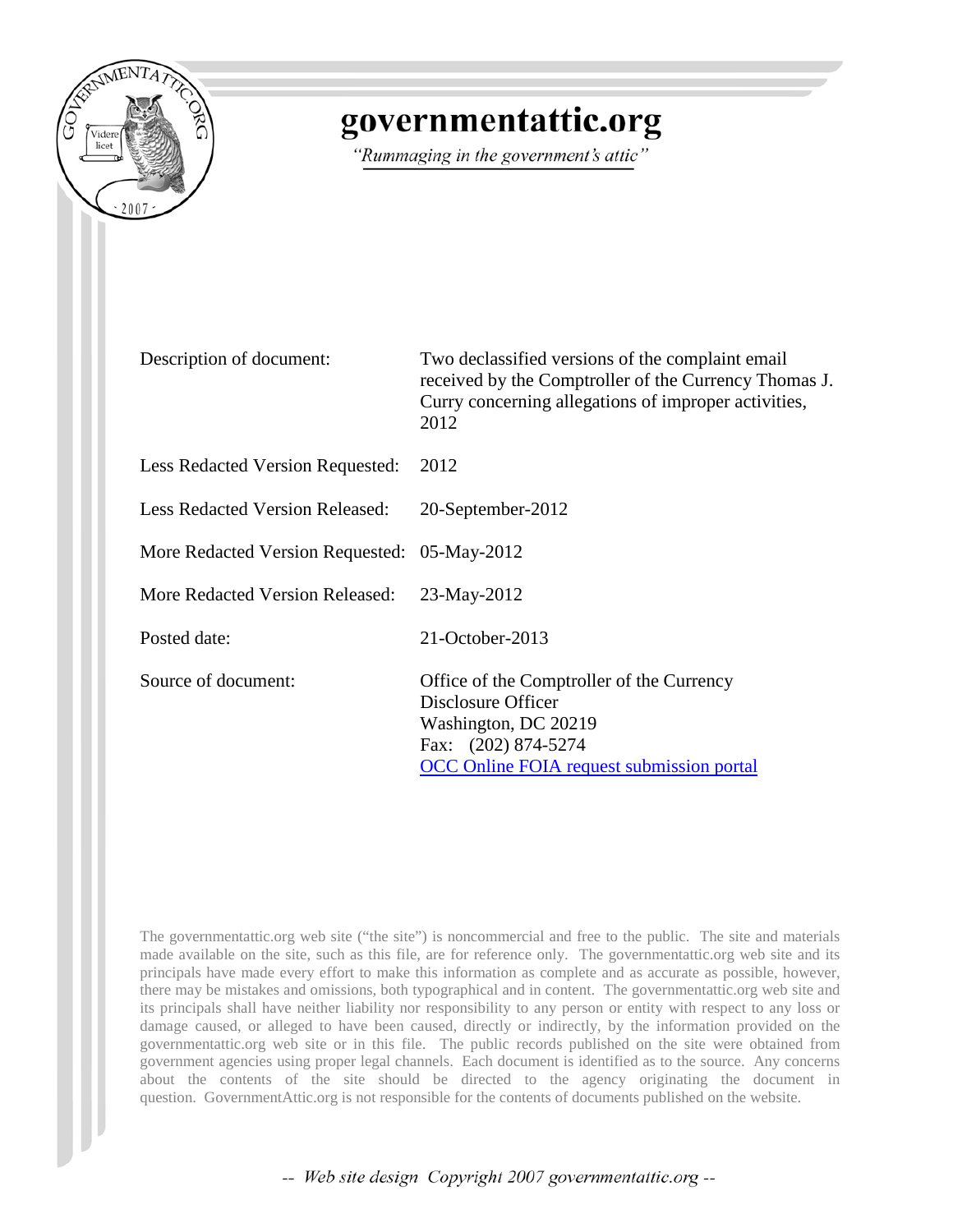Nor Responsive - - - -- Original Message - ----- From: Beck Grund [mailto:(b)(6) Sent: Monday, April 09, 2012 09:05 PM To: Brosnan, Mike; Lyons, John; Kelly, Jennifer; Levonian, Mark; Curry, Thomas<br>Jullie.Williams(b)(6) Executive Committee: We write this to you in all sincerity with a focus in mind regarding what peer group regulators are doing to manage the dynamic financial industry. Most of the content below is an objective opinion and observation that can be backed-up by facts if enough research is conducted. Of the many forecast and projection on financial industry's recovery, there is one that is out there that predicts perpetual turmoil for as long as next decade. To hedge this outcome, our peer group has taken and has been taking short and long term actions. To name few, FDIC, FRB, newly formed CFPB and OFR, and other state and federal banking regulators are gearing towards recruiting senior talent, building robust intelligent and predictive systems, and are developing ability to collect, mine, and analyze the data. This in turn is designed to empower, financial analysts, economist, bank examiners, and decision makers to connect the dots and have ability to keep-up with unpredictable market conditions. At the core of this execution in all the regulatory bodies is a seasoned support staff that is facilitating recruiting and retaining talent, augmenting contract staff where and as needed and building state of the art Information Technology division. And that is what brings  $\frac{1}{\sqrt{2}}$  and building state of the art information reconology division. And that is what bring  $\frac{d}{d\phi}$  is to the frustration that quite Office of Management (OM) is the division  $\ket{c}\ket{c}$   $\qquad$  that is responsible for many functions and some of these core functions are HR, Contract acquisition, and Information<br>Technology.  $([b)(6)]$  as allegedly demonstrated some serious I has allegedly demonstrated some serious lapse in judg111ent and que~ti9nable fi!thlcal ~nd mora~ behavior. Rb)(S) - =--1 has/had been engaged in PDA + (Public Display of Affection Plus) behavior  $|\langle b \rangle \langle b \rangle$ while being married. Rumor (none of them confirmed) has it that some of these discretionary<br>activities are probably taped under surveillance. However,  $(0)(6)$ activities are probably taped under surveillance. However,  $\left[\text{(5)}\right]$ of security (physical, IT, and building) these incidents may have been conveniently swept<br>under the rug. One can only imagine reputational risks if such an incident were to exist and somehow find its way to the social media.  $(b)(6)$  also alleged to have a dictatorial,<br>autocratic, and authoritarian style  $\binom{(b)(6)}{6}$  so called successes are hidden behind operative jargons such as operation excellence, lean six sigma processes, Q12 surveys, relying heavily on intern staff for agency's core function, etc. None of these processes can be proven to have improved morals, ethics, and alleged cost reduction  $\langle \mathbf{b} \rangle \langle \mathbf{S} \rangle$  On the 'i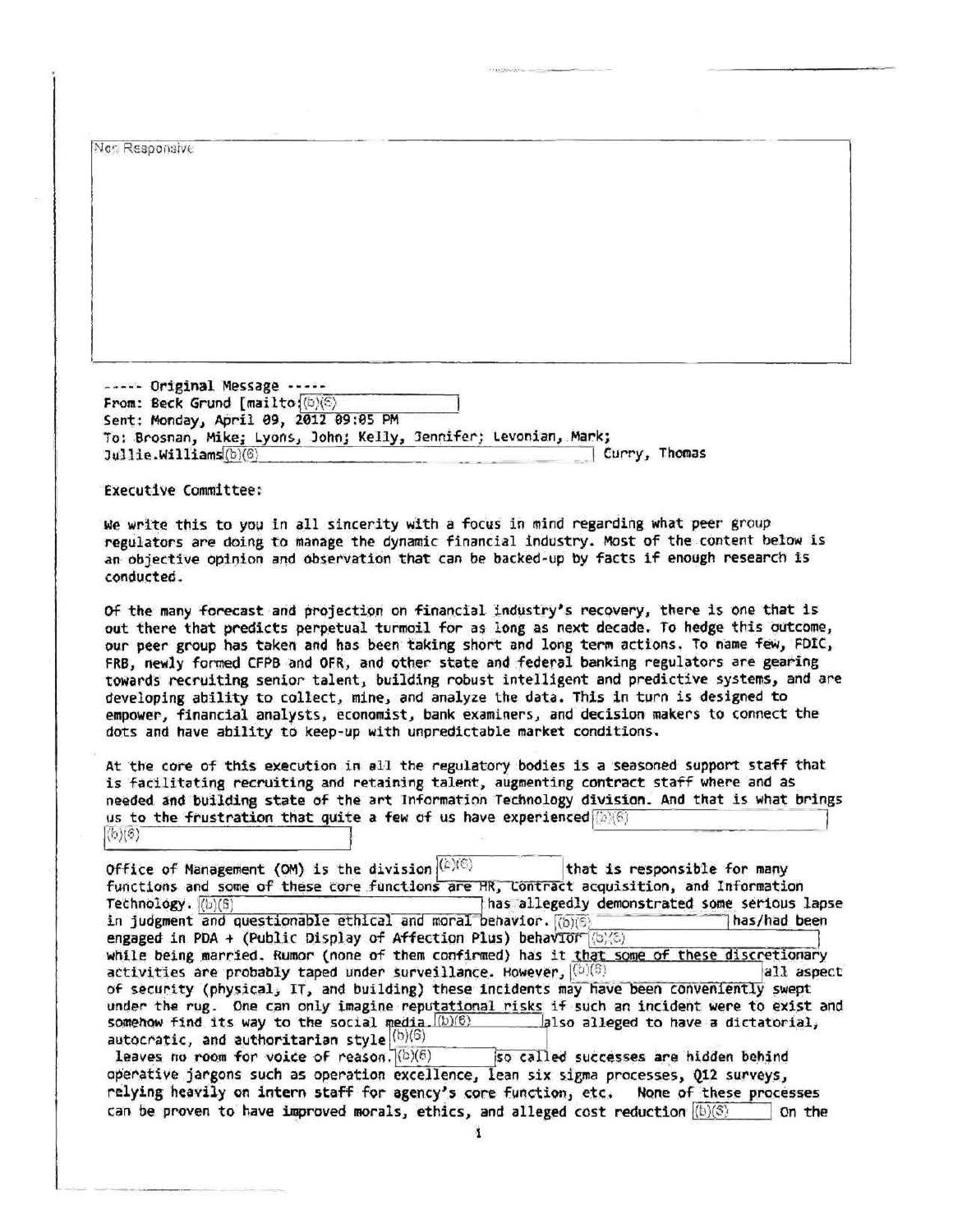contrary, these processes could be hampering OCC to function properly, since these processes are imposed upon OM staff as a mandate rather than evaluating them individually for the best fit. OM is witty enough to produce routine surveys, which can be easily skewed to influence the outcome. These outcomes are then propped as a wild success of OM's process improvement. I am sure each ExCOMM member has had a chuckle or two when they hear about so called 'Operational Excellence'.

Current HR processes are lethargic at best to entice and hire a right talent. Not much has changed in Human Resources division in last 5+ years. Contract Acquisitions has been in the cellar for the longest. Contract execution that should take weeks to months has taken more than a year and we are sure all of the ExCOMM member can attest to it.

And finally that brings to our pet peeve - Information Technology. It is perhaps the weakest leg of the OM stool. For some strange reason IT has been in the dog house for past 10+ years. IT has consistently failed to understand its role as it is related to bank supervision systems, has failed to provide innovation and bold new thinking, and has failed to partner with supervision at large. They have always been at the table with 'wflat do you want us to do' attitude as oppose to 'what can we do for you' attitude.

|                                       | $\frac{\text{Chronoloeically}}{\text{ChV(6)}}$ - IT finally ept $A_i$ seat at the table $\frac{ \text{ch}(6) }{ \text{ChV(6)} }$ |                         |
|---------------------------------------|----------------------------------------------------------------------------------------------------------------------------------|-------------------------|
|                                       | (b)(6)<br>Next was $(b)(6)$                                                                                                      | IT                      |
|                                       | tracked south by front loading more on processes than execution. (0)(6)                                                          |                         |
|                                       | (b)(6)<br>IT traded water but made little progress since (b)(6)                                                                  | more extroverts         |
|                                       | $(b)(5)(b)(\overline{\text{than intravert}})$<br>and had pretty much delegated daily function (b)(6)                             |                         |
| (b)(e)                                | (b)(6)<br>. At the time, believed that ruling by fear and intimidation achieves                                                  |                         |
|                                       | most goals. This led to a somewhat disastrous outcome. ((b)(6)                                                                   |                         |
|                                       | There have been questions and speculations that as part of agreement $(\circ)(6)$                                                |                         |
|                                       | there might have been internal pact to demote ITS from ExCOMM membership to OM and promote                                       |                         |
|                                       | (b)(6)<br>Again, this is speculative but might have some truth to it.                                                            |                         |
|                                       |                                                                                                                                  |                         |
| $(b)(\hat{\sigma})$                   | $\int$ leadership (which is essentially a reflection of $\left \frac{\langle b\rangle}{\langle 0\rangle}\right $<br>The current  | in a roundabout         |
|                                       | way) is in $a$ sad state. $(b)(6)$<br>has allegedly made a career by undermining and                                             |                         |
|                                       | undercutting (b) (6 colleagues and direct supervisor to promote (b) (6)                                                          | (5)(3)<br>Speaking from |
|                                       | $resume$ (b)(6)<br>because                                                                                                       | (5)(8)<br>inability to  |
|                                       | finish initiatives (b)(6)<br>$star$ starts. $(b)(6)$                                                                             | illustrious career      |
|                                       | is contract management and consolidation, which at OLC has not worked too well. (b)(6)                                           |                         |
|                                       | has failed to deploy a single 'new' system at OCC, has not managed to upkeep technology (we                                      |                         |
|                                       | are still on windows XP and data center is marginal at best), lead a disastrous roll out of                                      |                         |
|                                       | new laptops, has been alleged to have anger management issues, and has been involved in                                          |                         |
|                                       | questionable ethical practices (couple of examples: allegedly hired a highly paid contractor                                     |                         |
|                                       | who was working for two plus years, who did not produce a                                                                        |                         |
|                                       |                                                                                                                                  |                         |
|                                       | single tangible output, to a director position and allegedly hired human capital contracting                                     |                         |
|                                       | $film \mid (b)(6)$<br>had some tie-in). We have had more failures with our email and blackberry                                  |                         |
| $\langle 5 \rangle \langle 5 \rangle$ | system(b)(6)                                                                                                                     |                         |
|                                       | In our opinion, cannot be progressive and agile under morally and ethically questionable                                         |                         |
|                                       | leadership. If followers have no respect for their leaders then outcome is usually a foregone                                    |                         |
|                                       | conclusion.                                                                                                                      |                         |
|                                       | (b)(6)                                                                                                                           |                         |
|                                       | who can be best described as $  (b) (6)$                                                                                         | with very               |
|                                       | little understanding of Information Technology at large, little understanding of IT in                                           |                         |
|                                       | banking industry in particular and little understanding of basic bank supervision processes.                                     |                         |
|                                       | In roughly $(6)(6)$                                                                                                              |                         |
|                                       | electronic Freedom of Information Act system (a system that has been plagued from inception),                                    |                         |
|                                       | employee/contractor on-and-off boarding system that has had numerous unscheduled outages and                                     |                         |
|                                       | downtime since deploying in to production, and infamous CATS system (new modern licensing                                        |                         |
|                                       | system to replace legacy licensing system still running on mainframe) which has significant                                      |                         |
|                                       | time and cost overruns. $(b)(6)$<br>such a track record for any other individual                                                 |                         |
|                                       |                                                                                                                                  |                         |
|                                       |                                                                                                                                  |                         |

2,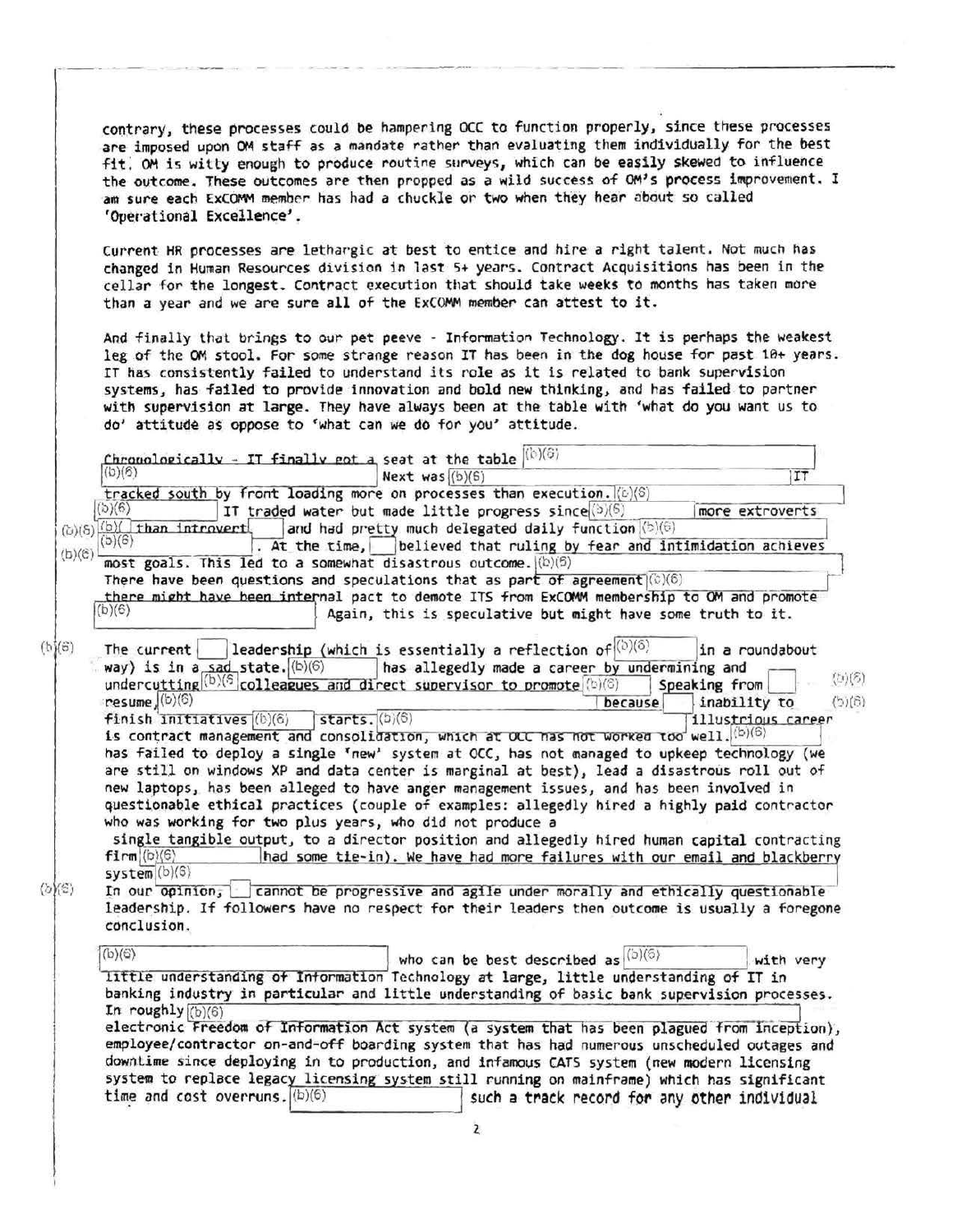|       |        | would have been met with a measured response but apparently |  |
|-------|--------|-------------------------------------------------------------|--|
|       | (b)(6) | Go figure.                                                  |  |
| (b)/6 |        | No comment.                                                 |  |

We understand that some of the allegations laid forth in here may be speculative and simply just that - an allegation. We also understand that it is better to speak to half-truth than to keep silence. Finally, we also understand basic protection under whistle blowing act.

It is our utmost hope as Mr. Curry starts his new career at OCC that ExCOMM leadership will facilitate and assist him to address and change swiftly and internally morally and ethically challenged  $\left|\frac{\text{(b)}(\mathbf{c})}{\text{(b)}(\mathbf{c})}\right|$ 

Respectfully,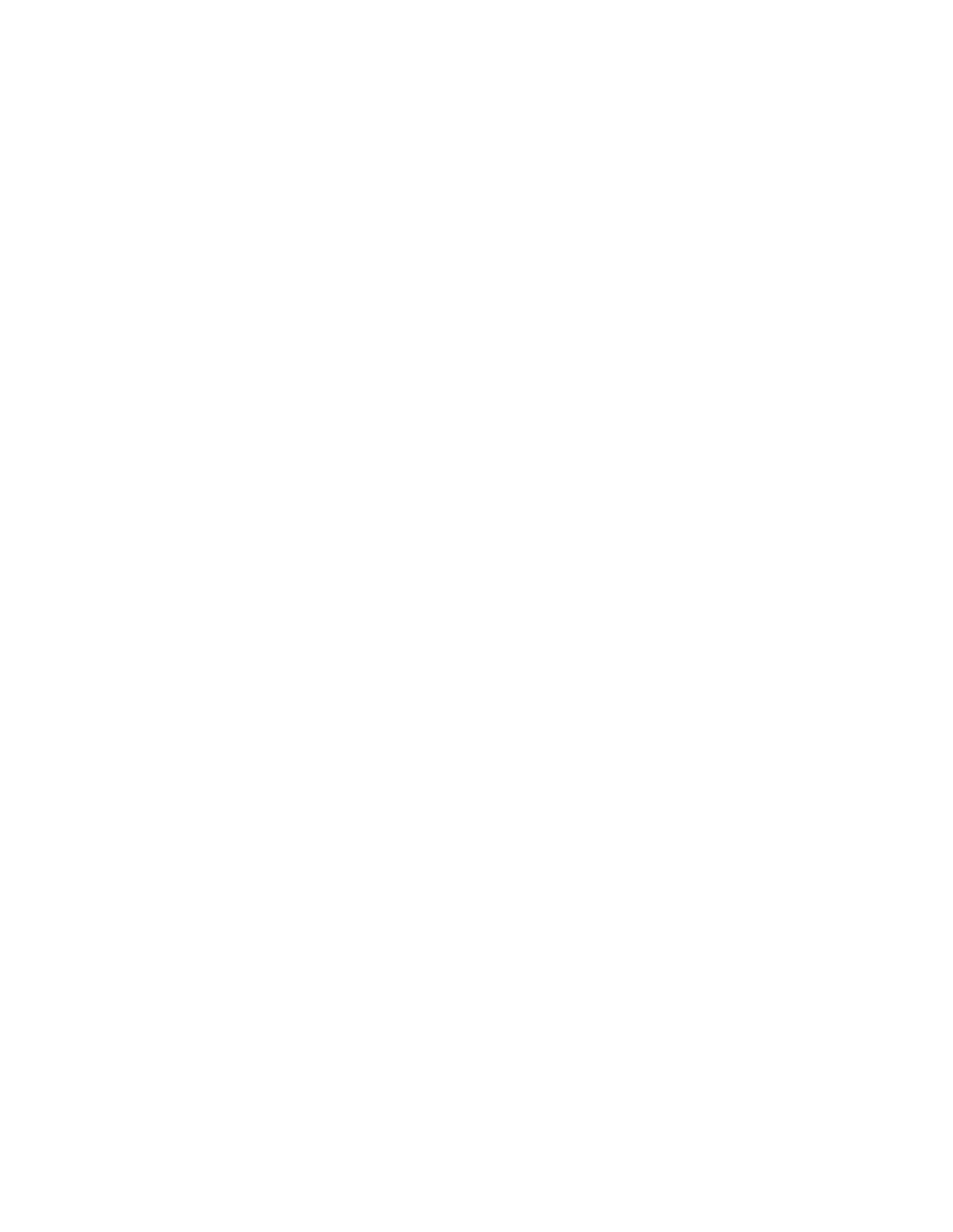|                                                                  | Page 1 of 3    |                 |  |
|------------------------------------------------------------------|----------------|-----------------|--|
|                                                                  |                |                 |  |
|                                                                  |                |                 |  |
|                                                                  |                |                 |  |
|                                                                  |                |                 |  |
|                                                                  |                |                 |  |
|                                                                  | Non Responsive |                 |  |
|                                                                  |                |                 |  |
|                                                                  |                |                 |  |
|                                                                  |                |                 |  |
|                                                                  |                |                 |  |
| Original Message -----                                           |                |                 |  |
| From: Beck Grund [mailto:                                        | (b)(6)         |                 |  |
| Sent: Monday, April 09, 2012 09:05 PM                            |                |                 |  |
| To: Brosnan, Mike; Lyons, John; Kelly, Jennifer; Levonian, Mark; |                |                 |  |
| Jullie.Williams@                                                 | (b)(6)         | ; Curry, Thomas |  |

Executive Committee:

We write this to you in all sincerity with a focus in mind regarding what peer group regulators are doing to manage the dynamic financial industry. Most of the content below is an objective opinion and observation that can be backed-up by facts if enough research is conducted .

Of the many forecast and projection on financial industry's recovery, there is one that is out there that predicts perpetual turmoil for as long as next decade. To hedge this outcome, our peer group has taken and has been taking short and long term actions. To name few, FDIC, FRB, newly formed CFPB and OFR, and other state and federal banking regulators are gearing towards recruiting senior talent, building robust intelligent and predictive systems, and are developing ability to collect, mine, and analyze the data. This in turn is designed to empower, financial analysts, economist, bank examiners, and decision makers to connect the dots and have ability to keep-up with unpredictable market conditions.

At the core of this execution in all the regulatory bodies is a seasoned support staff that is facilitating recruiting and retaining talent, augmenting contract staff where and as needed and building state of the art Information Technology division.  $\sqrt{\frac{1}{2} \frac{1}{1 - \frac{1}{1}}$ 

| Office of Management (OM) is the division<br>functions and some of these core functions are | (b)(6) | Non Responsive | that is responsible for many<br>and Information |
|---------------------------------------------------------------------------------------------|--------|----------------|-------------------------------------------------|
| Technology.                                                                                 | (b)(6) |                |                                                 |
|                                                                                             | (b)(6) |                |                                                 |
|                                                                                             | (b)(6) |                | Non Responsive                                  |
|                                                                                             |        |                |                                                 |
|                                                                                             |        |                |                                                 |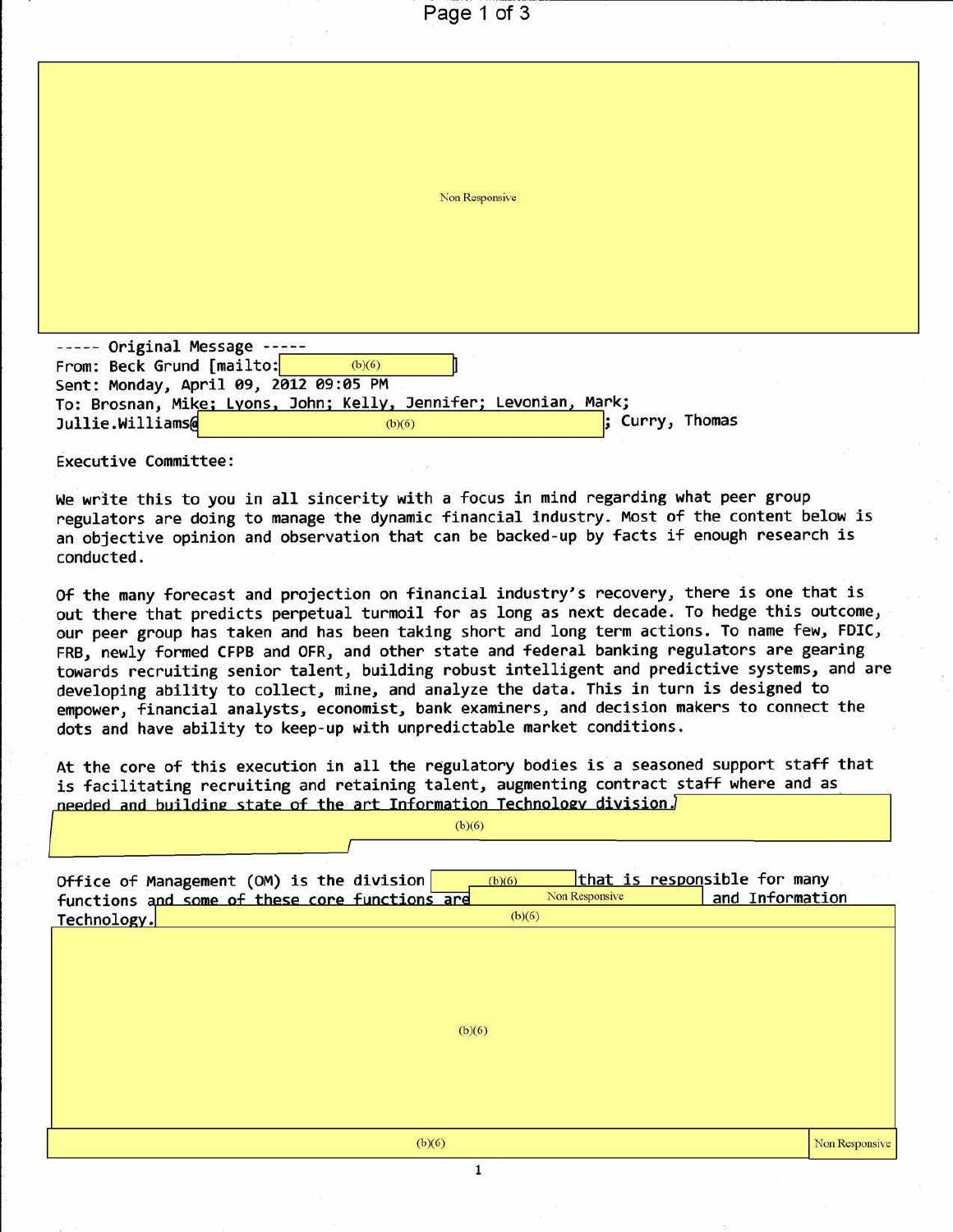Page 2 of 3

Non Responsive

And finally that brings to our pet peeve - Information Technology. It is perhaps the weakest leg of the OM stool. For some strange reason IT has been in the dog house for past 10+ years. IT has consistently failed to understand its role as it is related to bank supervision systems, has failed to provide innovation and bold new thinking, and has failed to partner with supervision at large. They have always been at the table with 'what do you want us to do' attitude as oppose to 'what can we do for you' attitude .

(b)(6)

2